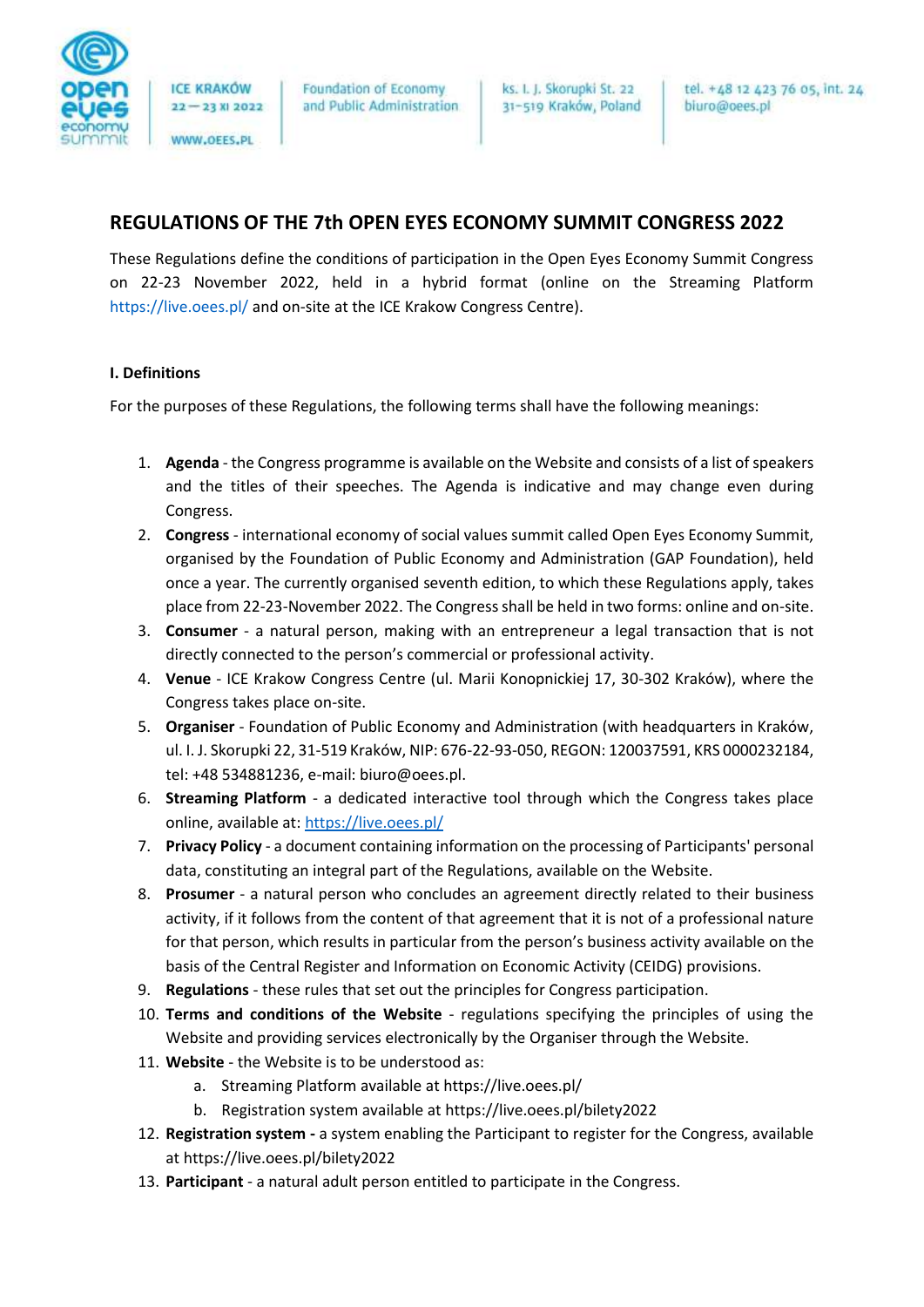### **II. General provisions**

- 1. These Regulations ("Regulations") set out the conditions of Congress participation and the Participant's specific rights and obligations.
- 2. Acceptance of the Regulations is a requirement for registration and thus the Congress participation and the Website's use.
- 3. Participants are obliged to comply with the provisions of the Regulations.
- 4. In matters related to the Website's use or Congress participation, the Organiser can be contacted by e-mail at rejestracja@oees.pl or telephone at +48 534881236.

# **III. Registration**

- 1. The registration process for Congress Participants is exclusively possible from 8 June 2022 to 23 November 2022 through the registration form available in the Registration system.
- 2. Participation in the Congress as a Participant is chargeable. The cost of participation is indicated in the price list available on the Website.
- 3. The cost indicated in the price list refers to the participation of one person in the Congress.
- 4. The Organiser reserves the right to terminate the sale of tickets before the start of the Congress or the date specified in section III, point 1 of the Regulations.
- 5. Participation in the Congress takes the following forms:
	- a. online attending the Congress via the Streaming Platform,
	- b. on-site with online access participation in the Congress both on-site at the Venue and online on the Streaming Platform.
- 6. The Organiser distinguishes the following types of tickets:
	- a. an online Congress ticket entitles one to participate online in all the speeches included in the Agenda and unlimited access to the Streaming Platform,
	- b. an on-site Congress ticket with online access entitles one to enter the Venue during the Congress, attend all the speeches included in the Agenda and have access to partner stands, exhibitions, etc., receive a welcome pack of the Congress materials, use the catering available in the Venue, and have unlimited access to the Streaming Platform.
- 7. Application for Congress participation is made by completing and sending the registration form available in the Registration System.
- 8. The Organiser distinguishes the following categories of Participants registering for the Congress:
	- a. participant a natural person entitled to participate in the Congress,
	- b. media a natural person, a representative of the editorial staff of national or local or industry media,
	- c. volunteer a natural person who voluntarily and knowingly performs services for the Organiser without remuneration,
	- d. student a natural adult person under 26 years of age, pursuing higher education and holding a valid student or PhD card.
- 9. Students are entitled to attend the Congress free of charge, provided they hold and show a valid student ID card during the registration process.
- 10. Media are entitled to attend the Congress free of charge on an accreditation basis.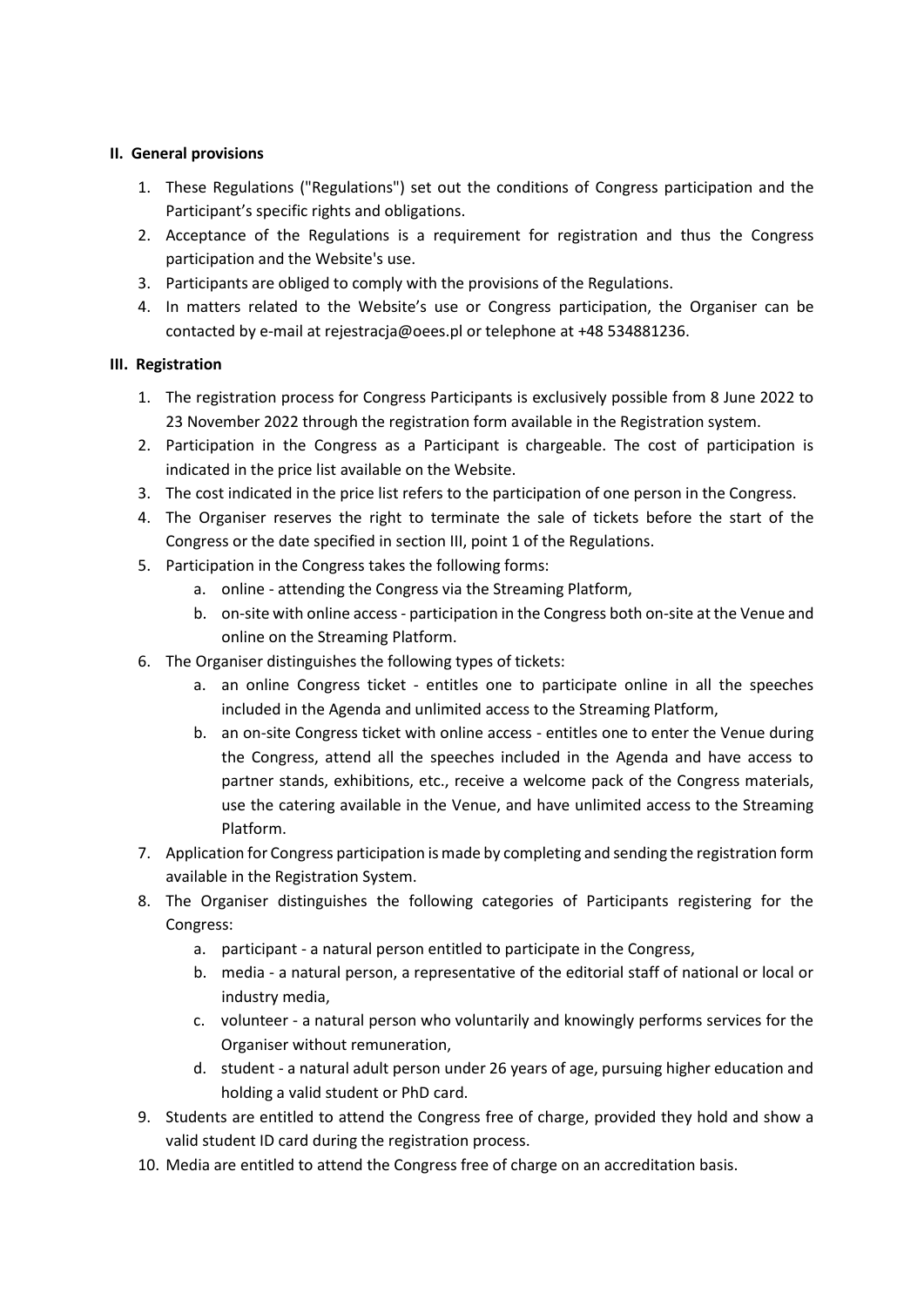- 11. To purchase group tickets, the Participant may contact the Organiser by e-mail at rejestracja@oees.pl or by phone at +48 534881236.
- 12. In the registration form, the Participant gives the following data: first name, surname, e-mail address (a ticket and other information regarding the Congress organisation will be sent to this address), telephone number, position, and name of the institution. In addition, if an invoice is selected for an institution, the Participant shall provide the following invoice data: name of institution, street, building number, premises number, postal code, city, NIP (VAT identification number) - company name and NIP shall be provided to obtain an invoice when the application is made on behalf of a company (legal person, organisational unit without legal personality but with legal capacity, natural person conducting economic activity).
- 13. In the registration form, the Participant can use a discount code (if the Participant has received one). If the Participant does not provide the code number during the registration process, despite having one, the right to obtain the discount is lost, and the registration is subject to the payment conditions indicated in the price list.
- 14. Before sending the registration form, Participants are obliged to familiarise themselves with the content of these Regulations and the Regulations of the Website. By approving and sending the completed registration form to the Organiser, the Participant makes an offer to the Organiser to conclude a contract for participation in the Congress. The Regulations provide for the following payment methods:
	- a. online payment: PayU (instant payment, BLIK, bank card),
	- b. traditional payment: transfer to the Organiser's bank account ING Bank Śląski S.A. PL91 1050 1445 1000 0090 8000 6902 (IBAN) (SWIFT: INGBPLPW).
- 15. Payment for Congress participation shall be made in Polish currency (PLN). It is also possible to pay for Congress participation in a different currency. For this purpose, please contact the Organiser via the e-mail address at rejestracja@oees.pl or by phone at: +48 534881236.
- 16. In the case of choosing online payment, together with making the payment, the Participant authorises the Organiser to issue an electronic VAT invoice without the recipient's signature and send it only to the e-mail address indicated in the registration form.
- 17. In the case of choosing traditional payment, the Organiser will send a pro forma invoice to the Participant's e-mail address within 7 days from registration. Payment for participation in the Congress should be made within 3 days of receiving the pro forma invoice to the bank account indicated on the pro forma invoice issued by the Organiser.
- 18. As soon as the Organiser verifies the payment, the Participant will receive a confirmation of the registration to the e-mail address provided in the registration form, a VAT invoice, and a personalised ticket entitling them to participate in the Congress depending on the chosen form of participation. When the Participant receives this e-mail, a contract for Congress participation is concluded between the Organiser and the Participant, or the legal entity represented by the Participant.
- 19. The payer (recipient of the invoice) is the entity indicated by the Participant in the registration form.
- 20. The Participant is obliged to indicate the payer of the invoice (invoice recipient) to whom the document will be issued. The Participant may change the payer within 7 days of the invoice date. Information requesting a payer change should be submitted by e-mail to finanse@fundacjagap.pl. The information must indicate the invoice number, the existing payer designation, the name of the new payer, and the name of the Congress Participant.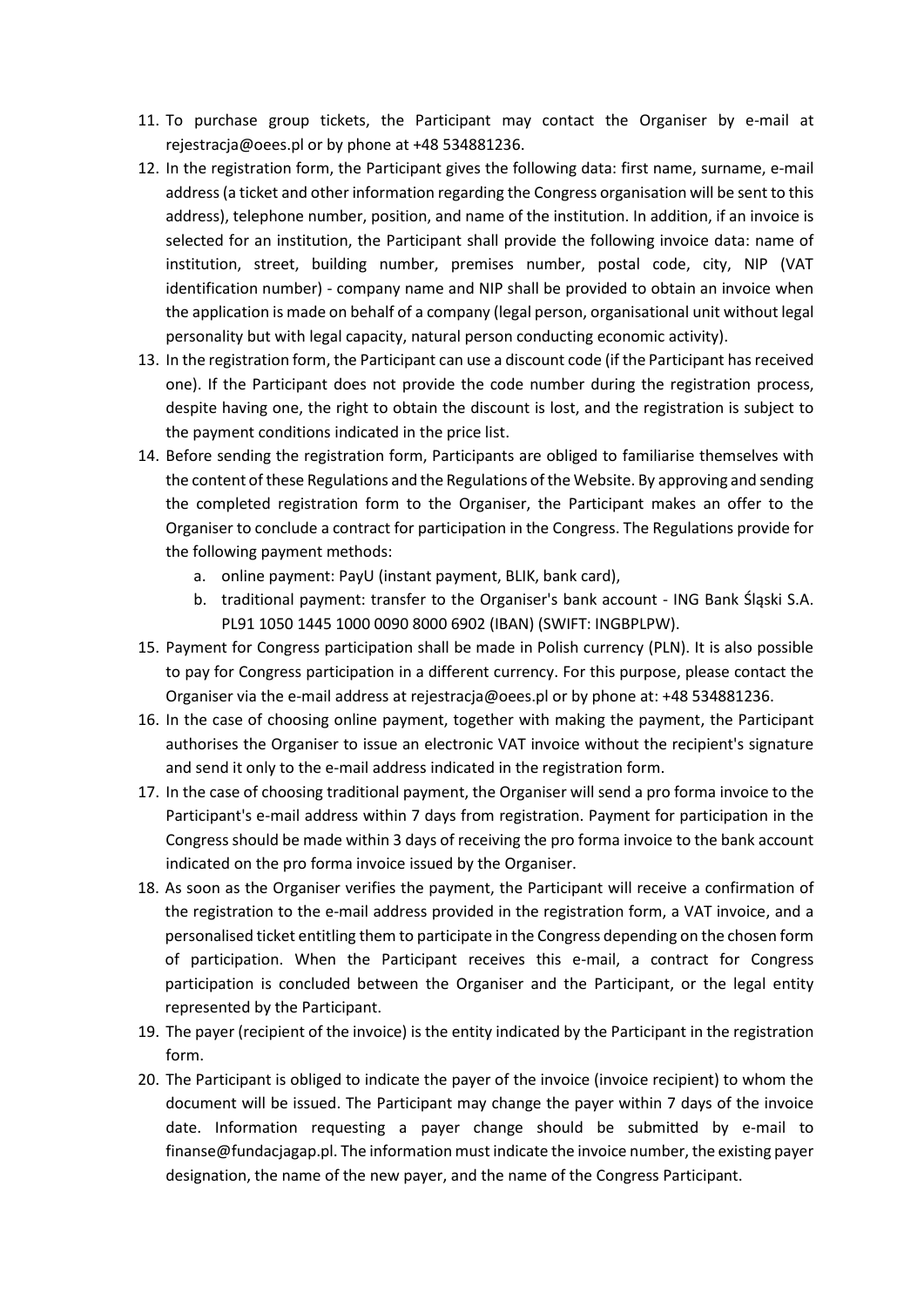- 21. In justified cases and upon written request of the payer, it is possible to issue a paper invoice within 30 days of the payment.
- 22. The Organiser allows changes to be made to the list of participants. Information on a change of Participant should be reported to the Organiser no less than 5 days before the start of the Congress. A change of Participant requires a new registration form to be completed. The Participant must communicate the changes to the e-mail address at rejestracja@oees.pl and indicate information about the persons affected by the change.

# **IV. Terms and conditions for Congress online participation**

- 1. A participant entitled to participate in the Congress online shall register via the Registration System. After registration, the Participant receives a ticket to the Congress at the e-mail address indicated in the registration form and access to the event is automatically granted.
- 2. The use of the Streaming Platform may only take place according to the terms and scope indicated in these Regulations and the Regulations of the Website.
- 3. Minimum technical requirements to use the Streaming Platform:
	- a. a device with Internet access,
	- b. access to e-mail,
	- c. the latest version of the browser with Cookies and JavaScript enabled,
	- d. software to read PDF files,
	- e. data transmission service, active and correctly configured on the Participant's device, made available by the telecommunication operator or a launched wireless connection.
- 4. While the Congress is carried out on the Streaming Platform, it is absolutely and strictly forbidden to photograph, record or capture in any form or by any means the content displayed and transmitted.

# **V. Terms and conditions for Congress on-site participation**

- 1. A participant entitled to participate in the Congress on-site who registered via the Website will receive a Congress ticket to the e-mail address indicated in the registration form, which must be kept and presented at the Venue's reception desk. Possession of a ticket is a condition of admission to the Congress Venue.
- 2. If, by virtue of legal regulations, restrictions are imposed on the organisation of conferences and congresses, which prohibit the presence of Congress Participants at the Venue, the Organiser reserves the right to organise the Congress online and cancel on-site Congress tickets in this respect. In such a case, the ticket entitling the Participant to participate on-site will be changed to a ticket allowing the Participant to participate exclusively online. The price difference will be refunded to the Participant within 30 days from the decision to change the Congress formula. The Participant whose ticket has been altered shall have the right to withdraw from the contract under the terms and conditions in section VIII, point 2.
- 3. If restrictions on the organisation of conferences and congresses are imposed by law, the Organiser reserves the right to require the presentation of a current vaccination certificate against SARS-CoV-2 or a negative test result during the registration at the ICE Krakow Congress Centre.
- 4. If legal regulations impose restrictions on the organisation of conferences and congresses, which reduce the possible number of Congress participants at the Venue, the Organiser will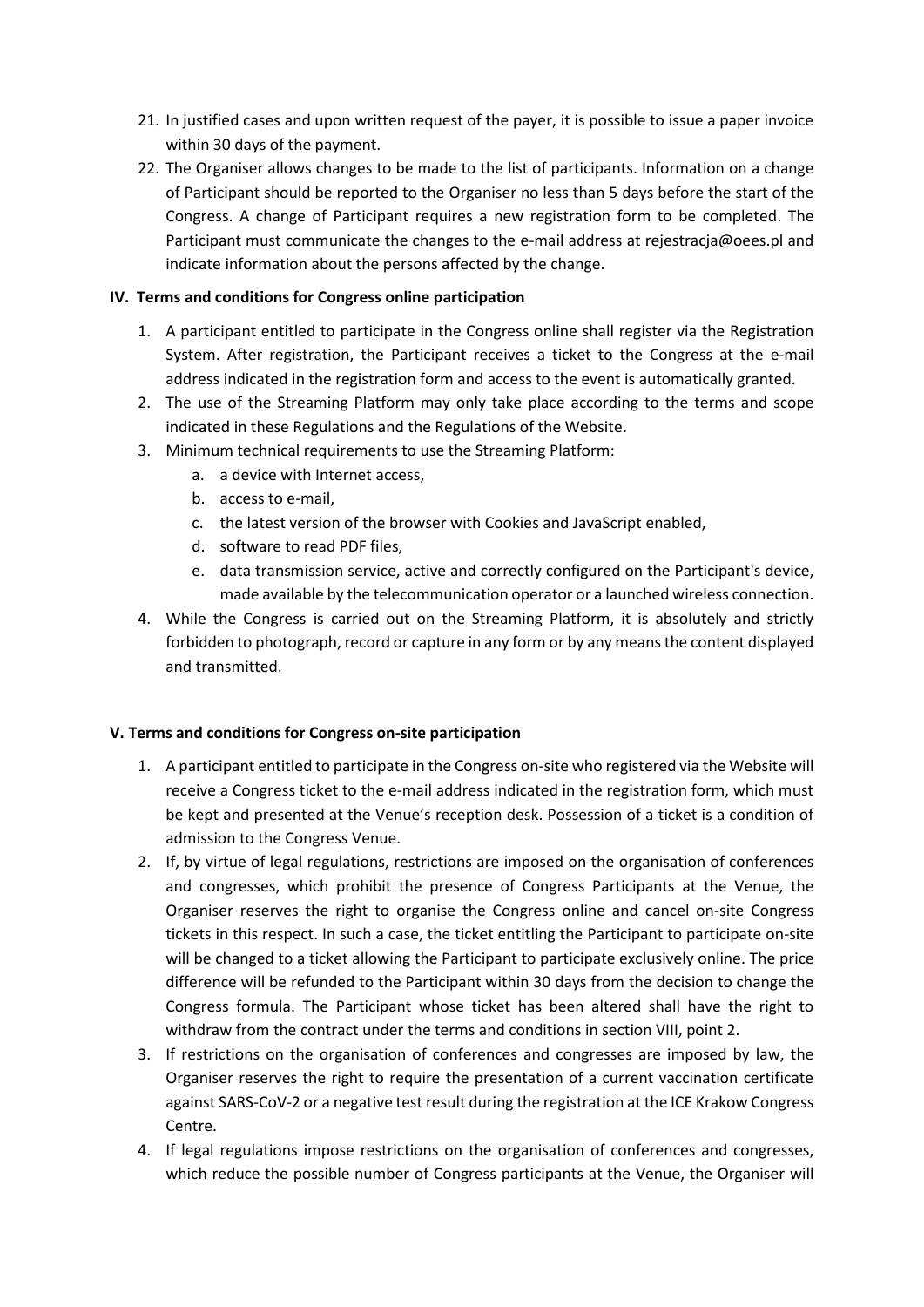inform the last registered participants of the potential change of participation from on-site to online. The number of people participating on-site will depend on current government guidelines. In the case of changing the form of participation from on-site to online, the order of registration will be decisive. If the status of the participant's change from on-site to online takes place based on the Organiser's unilateral decision, the Organiser will return to the Participant the participation fee paid. Apart from the reimbursement of the fee referred to in the preceding sentence, the Participant shall not be entitled to any claims against the Organiser (e.g., reimbursement of costs incurred in connection with transport or accommodation).

- 5. The Organiser does not cover transport and accommodation costs for Congress Participants.
- 6. There is a total and absolute ban on photographing, recording, or capturing the content displayed during Congress in any form or device.

#### **VI. Regulations of the Website use**

- 1. Use of the Website and all its functions requires Internet access and a standard web browser.
- 2. To ensure the security of data transmission through the Website, the Organiser applies technical and organisational measures appropriate to the degree of risk associated with the Website's use.
- 3. The Participant is obliged to comply with the rules of the Website, in particular:
	- a) not to provide content that causes dysfunction or overload of the Website or the systems used by entities directly or indirectly involved in the provision of electronic services,
	- b) not to provide content that may violate the personal interests of third parties, copyrights, intellectual property rights, trade secrets, or that may in any other way violate the applicable legal order or good morals,
	- c) not to transmit content containing computer viruses or other malicious software such as "worms", "trojan horses", "keyloggers", or other,
	- d) not to share content causing the sending of unsolicited commercial communications (SPAM) or other content not permitted by law, as well as any other unlawful content.

#### **VII. Complaints**

- 1. The Participant may submit any complaints to the following e-mail address rejestracja@oees.pl or in writing to the Organiser's registered address.
- 2. A complaint about the conduct of the Congress may be submitted within 14 days of its end. The date of lodging a complaint shall be the date on which the Organiser receives the complaint. This term does not apply to Consumer and Prosumer Participants. Complaints submitted after the deadline specified in the paragraph above will not be considered.
- 3. The Organiser undertakes to examine the complaint immediately, no later than within 30 days of its submission. Complaints by the Consumer or Prosumer Participant on the grounds of warranty will be dealt with within 14 days of receipt.

#### **VIII. Withdrawal from the contract**

1. A Participant who is a Consumer or Prosumer may withdraw from the contract of Congress participation without giving any reason and without incurring costs.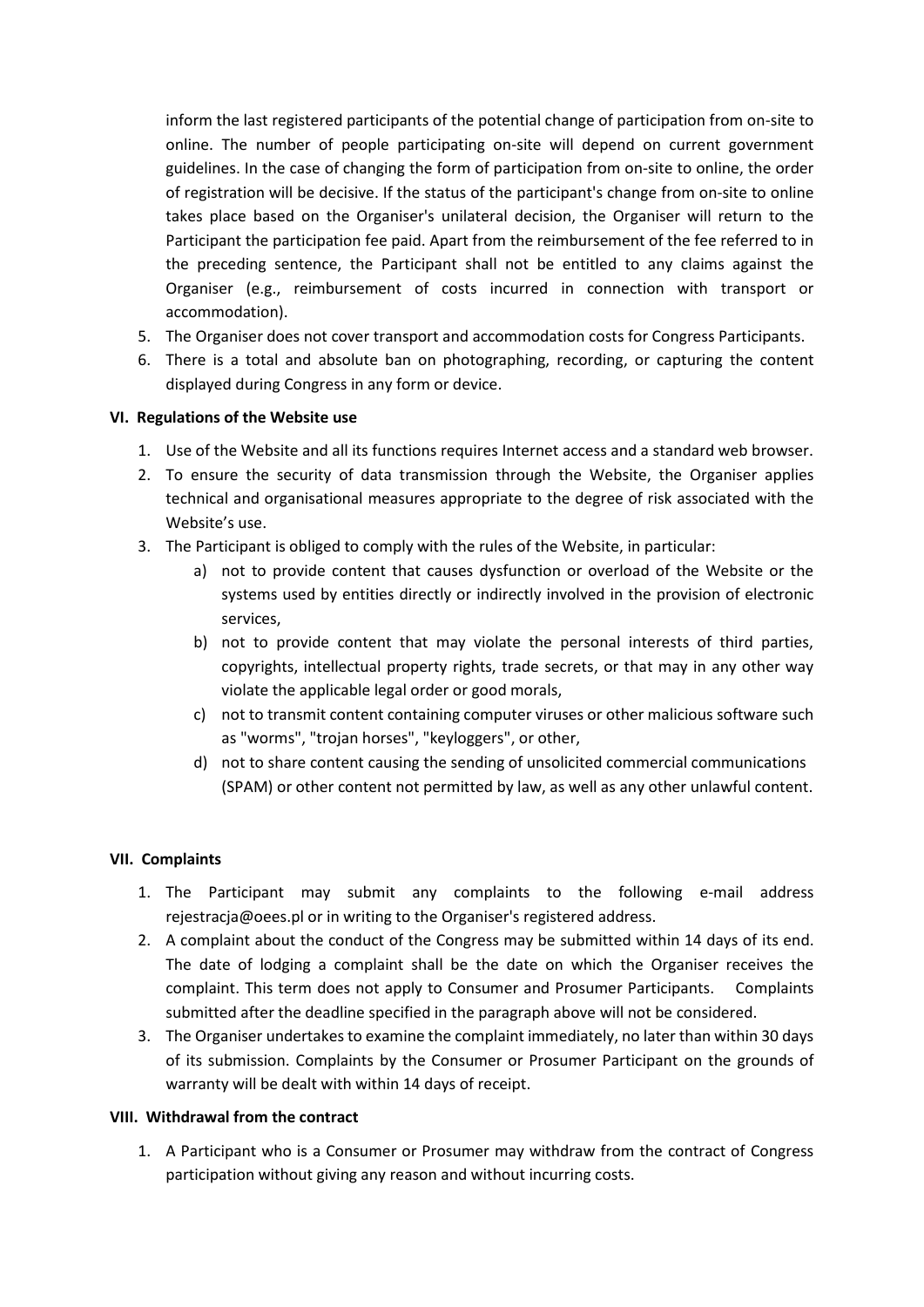- 2. Withdrawal from the contract may be made within 14 days from the day of its conclusion under section III, point 18, by sending a statement of withdrawal electronically or by registered mail to the Organiser's address. In this respect, the Participant may use the template "Statement of withdrawal from the contract" attached to these Regulations.
- 3. The Organiser shall immediately, but no later than within 14 days from the date of receipt of the statement of withdrawal, return to the Participant referred to in point 1 above all payments made.
- 4. In the event of Congress participation, the Participant referred to in point 1 above loses the right of withdrawal.
- 5. For rights not regulated in these Regulations, the provisions of the Consumer Rights Act of 30 May 2014 shall apply to the exercise of the right of withdrawal (i.e. Dz.U. [Journal of Laws] 2020, item 287).

# **IX. Cancellation of participation**

- 1. Under the conditions set out in these Regulations, the Participant may resign from the Congress participation notwithstanding the right of withdrawal from the contract.
- 2. The Participant who has paid for the participation in the Congress is entitled to resign from the Congress participation by the deadline of 31.10.2022 by sending a written statement of resignation to the Organiser in the form of a registered letter to the Organiser's address or electronically to the e-mail address rejestracia@oees.pl.
- 3. In the case of cancellation of participation in the Congress, the Organiser shall return to the Participant all or a specified part of the amount paid to the bank account from which the payment was made. The amount paid will be refunded within 30 days based on a corrective invoice accepted by the Participant.
- 4. In the case of the Participant's resignation from the Congress, the paid amount shall be returned under the following conditions (the date of receipt of the resignation referred to in point 6.1. of these Regulations shall be decisive):
	- a) resignation submitted by 1.10.2022 the return of the total fee to the bank account from which payment was made,
	- b) resignation by 31.10.2022 the return of 50 % of the fee to the bank account from which payment was made,
	- c) resignation submitted after 31.10.2022 the Participant is not entitled to the fee refund.
- 5. Failure to pay for Congress participation does not mean resignation from participation, and the Participant or persons registered retain the right to participate in the Congress. However, the Organiser has the right to enforce the payment in the event of failure to withdraw from the contract or resignation under the conditions specified in the Regulations.
- 6. In the case of a resignation submitted after the deadline, the Organiser has the right to retain the fee paid for Congress participation.

# **X. Regulations concerning on-site participation in the Congress**

- 1. Access to the Venue where the programme events of the Congress take place is granted exclusively to **Accredited on-site Congress Participants**.
- 2. Participants become Accredited on-site Congress Participants after confirming their accreditation at the Congress reception desk and collecting their ID badges.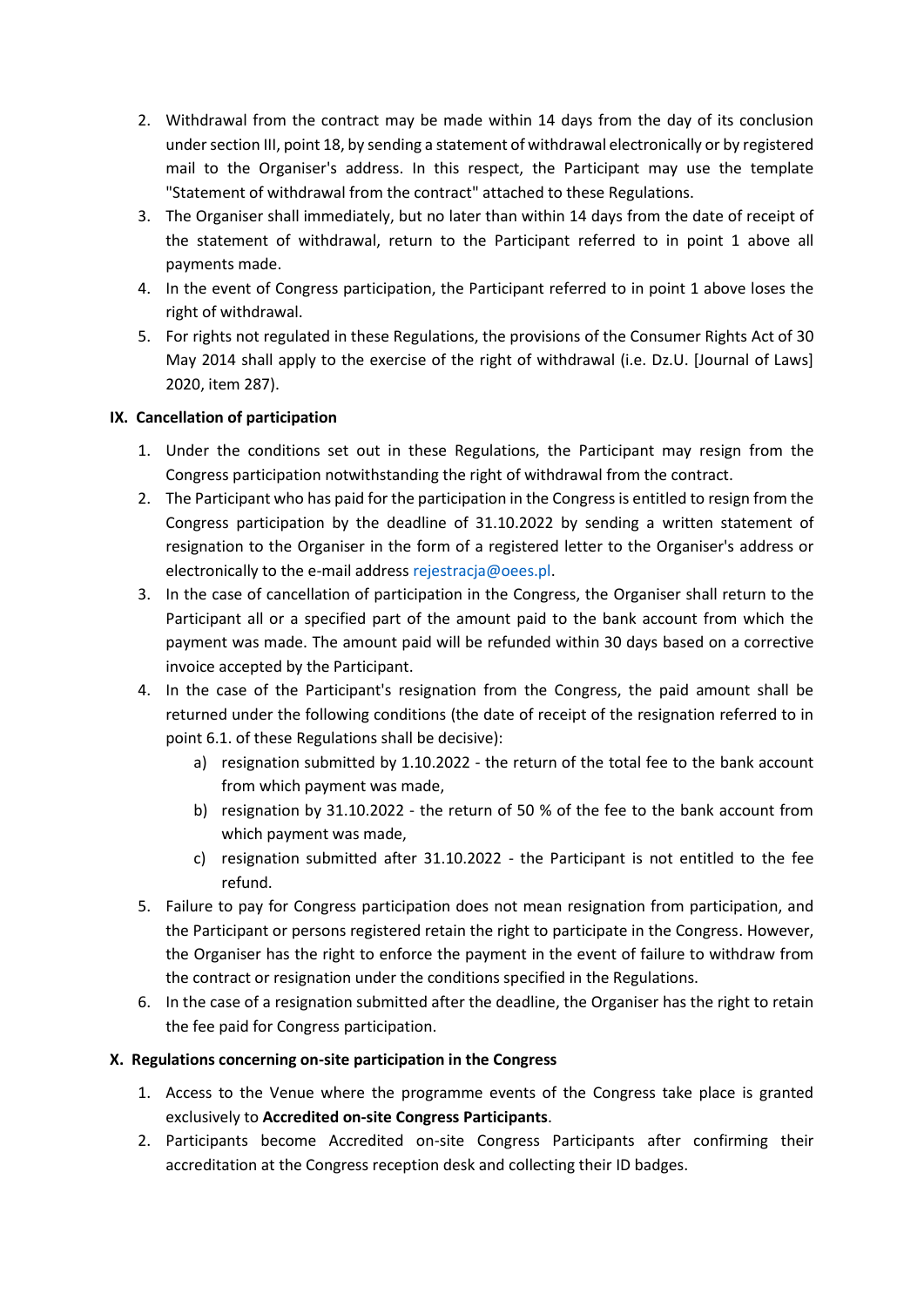- 3. Participants are obliged to wear their Congress badges conspicuously (or are obliged to show them each time when asked by the Organiser) throughout the whole duration of the Congress. Lack of an ID badge entitles the Organiser to request the Participant to leave the Venue. Participants may not transfer their Congress ID badges to other persons, and the Congress ticket is personal to the Participant. Each Participant should have a paper or electronic ticket with them when entering the Congress Venue to present it to the Organiser.
- 4. Persons who have lost or otherwise misplaced their badges may obtain a duplicate badge following the instructions provided by the Organiser.
- 5. An Accredited on-site Congress Participant is obliged to observe the Venue's OHS and fire safety rules in force. The document containing the aforementioned rules and regulations is available on the Venue's website.
- 6. Congress Participants are obliged to behave in a manner that does not endanger other Participants' safety, observe the law and the Regulations, and comply immediately with the instructions of the security services. It is forbidden to block exits and escape routes and other devices necessary in case of rescue or fire-fighting operations during the Congress.
- 7. The Organiser shall not be liable for any damage caused to the Participant due to force majeure.
- 8. Congress Participants are obliged to respect other participants' rights and personal dignity. Accordingly, it is strictly forbidden to harass other Participants. Harassment is defined as offensive verbal comments about gender, gender identity, age, sexual orientation, disability, physical appearance, body size, race, ethnicity, religion, deliberate intimidation, stalking, inappropriate physical contact and unwanted sexual attention. Furthermore, during Congress, it is forbidden to use words and symbols commonly regarded as forbidden, including vulgarisms or expressions that may offend religious or worldview feelings or that may indicate discrimination.
- 9. It is forbidden to damage signs and information boards, advertising media, devices, and equipment in the Congress Venue. Participants are obliged to use the sanitary facilities only for their intended purpose.
- 10. The Organiser does not take responsibility for stolen, lost or damaged items left in the cloakroom or throughout the Venue during the Congress.
- 11. The Organiser is not responsible for statements and presentations made during the programme events of the Congress.

#### **XI. Regulations concerning online Congress participation**

- 1. Access to the Congress online, in which the programme events of the Congress take place, is only available to **Accredited online Congress Participants**.
- 2. Participants become Accredited online Congress Participants after confirming their accreditation in the Streaming Platform by logging in with their names and e-mail addresses.
- 3. An Accredited online Congress Participant is obliged to observe the security rules and regulations of the Streaming Platform.
- 4. The Organiser shall not be liable for any damage caused to the Participant due to force majeure.
- 5. Participants at Congress are obliged to respect other participants' rights and personal dignity. Accordingly, participants are strictly prohibited from harassing other Participants. Harassment is defined as offensive verbal comments about gender, gender identity, age, sexual